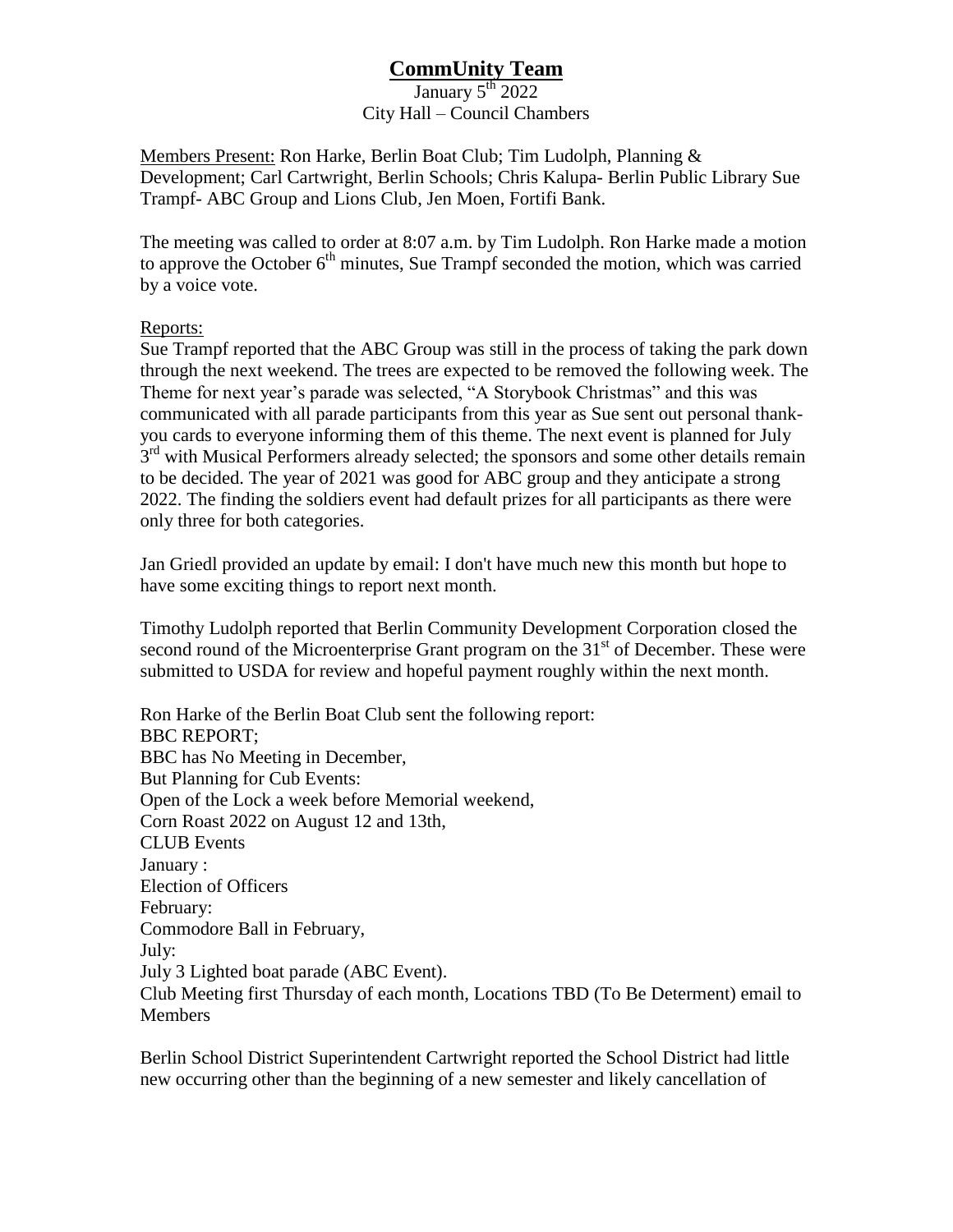events in the near future due to the Covid-19 Omicron Variant. There was a brief discussion of the Covid-19 testing protocols/capability.

There were no updates for the Boys and Girls Club.

Tim Ludolph reiterated there would be ribbon cuttings for the new business(es) downtown with a tentative date and time for Bay's Beards and Cuts on February  $10<sup>th</sup>$  at Noon. Carl Cartwright urged utilization of Doodle Polls and more proactively reaching out to Downtown Businesses for greater participation in the ribbon cuttings. Jen Moen suggested mid-day ribbon cutting times would be better for those who have to commute to participate.

Chris Kalupa mentioned the Historic Society was scheduled to have their annual meeting at the library's upstairs meeting room, Wednesday January  $12<sup>th</sup>$  at 6:30 PM.

There was no update for the GLCVB.

Chris Kalupa reported that the Library newsletter was distributed and contained much of what would have been announced. The highlight was the winter reads program was ongoing and an emphasis for the month of January. There was also material for registration for Friends of the Library distributed.

Sue Trampf reported that the Lions Club had hosted a Scholarship Dinner the previous night January  $4<sup>th</sup>$  where four scholarships were distributed. Vision Screening was ongoing, uncertainly due to Covid, but had reached 733 students so far and would be branching out to Omro. There had been some very positive press and response by All Saints Catholic. The cheese sale had been an unprecedented success selling out on December  $18<sup>th</sup>$ , every last block of 2200 pounds. Ron Harke mentioned a major reason for this success was the choosing of Walmart as a site to sell. Coupon books remain available with about half available of the original 300 at \$20 each.

Local Media- There was no-one present to report. The group urged making sure someone from the paper be present.

Rebecca Bays provided an update by email: The only update that I have is that as of yesterday, the Senior Center has reissued masks for everyone, regardless of vaccination status. At this point, we are still a go for reopening the Center on January  $31<sup>st</sup>$ . Let me know if you have any questions.

For old business Ron Harke mentioned the downtown businesses should be actively engaged with for both these Community Team meetings and Ribbon Cuttings. Food for thought, this group had patronized some of the multiple food and beverage serving establishments in the past and ought to consider doing so into the future. Ensuring the mailing list, with minutes distributed to all officials and business groups, would be optimal for effective communication.

For New Business the group discussed reviewing the purpose so the CommUNITY Team is effective in accomplishing the goals for which it was established. Staff was encouraged